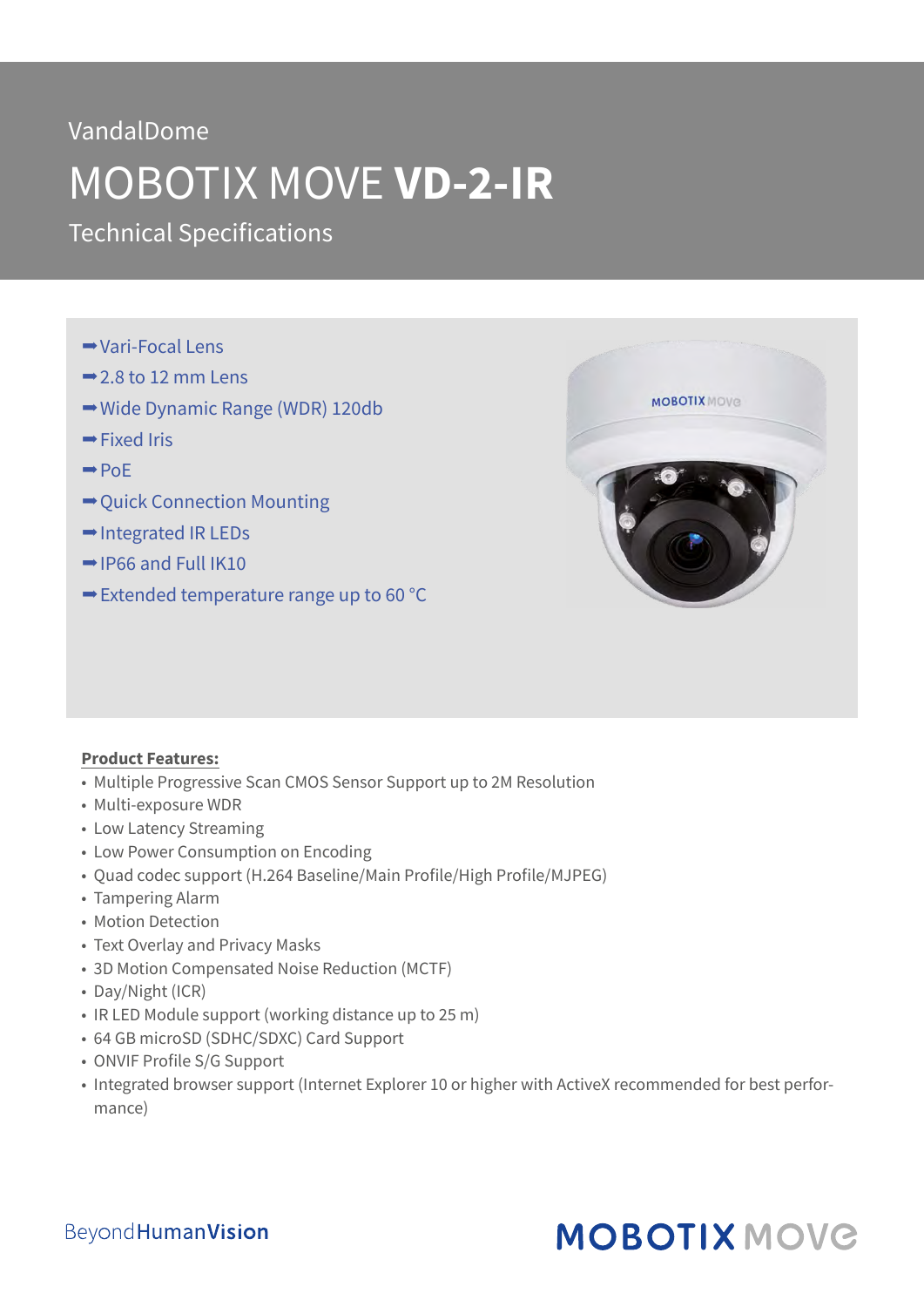| <b>MOBOTIX Order Number</b><br>Mx-VD1A-2-IR<br>1/3" Progressive CMOS<br>Image Sensor<br><b>Effective Pixels</b><br>1920(H) x 1080(V)<br>Color<br>$0.1$ lux<br>Minimum<br>Illumination<br>$0.01$ lux<br>B/W<br>Shutter Speed<br>$1 - 1/10000$ sec.<br>S/N ratio<br>$> 50$ dB<br>Lens<br>Manual Vari-Focal Lens<br>Lens<br>Focal Length<br>$2.8 - 12$ mm<br>F Number<br>F1.4<br>91.61 ° (Wide); 34.29 ° (Tele)<br><b>FOV</b><br>Operation<br>English/French/German/Italian/Japanese/Korean/Portu-<br>guese/Russian/Simplified Chinese/Spanish/Traditional<br>Multiple Languages<br>Chinese<br>Iris Control<br><b>Fixed Iris</b><br><b>Backlight Compensation</b><br>On/Off<br><b>White Balance</b><br>Auto/Manual/ATW/One Push<br>Noise Reduction 3D/2D/<br>Low/Middle/High/Off (w/Motion Compensation)<br>Color<br>Shutter WDR On/Off (120 dB)<br>Wide Dynamic Range<br>Privacy Mask<br>On/Off<br>Manual<br><b>Brightness</b><br>Image<br>Auto/Manual<br>Exposure<br>Manual<br>Sharpness<br>Contrast<br>Manual<br>Saturation<br>Manual<br>Manual<br>Hue<br>Optical 4.3x, digital 10x<br>Zoom<br><b>ICR</b><br>Auto/Smart/Day/Night<br>Auto/LED On/LED Off/Smart IR/Light Sensor/Day/Night<br>$ICR + IR LED$<br>By Schedule/On/Off<br><b>Motion Detection</b><br>By Schedule/On/Off<br><b>Tampering Alarm</b><br><b>Event Setting</b><br><b>Network Failure Detection</b><br>By Schedule/On/Off<br>On/Off<br><b>Audio Detection</b> | <b>MOBOTIX MOVE VandalDome VD-2-IR</b> |  |  |  |  |
|-----------------------------------------------------------------------------------------------------------------------------------------------------------------------------------------------------------------------------------------------------------------------------------------------------------------------------------------------------------------------------------------------------------------------------------------------------------------------------------------------------------------------------------------------------------------------------------------------------------------------------------------------------------------------------------------------------------------------------------------------------------------------------------------------------------------------------------------------------------------------------------------------------------------------------------------------------------------------------------------------------------------------------------------------------------------------------------------------------------------------------------------------------------------------------------------------------------------------------------------------------------------------------------------------------------------------------------------------------------------------------------------------------------------------------------|----------------------------------------|--|--|--|--|
|                                                                                                                                                                                                                                                                                                                                                                                                                                                                                                                                                                                                                                                                                                                                                                                                                                                                                                                                                                                                                                                                                                                                                                                                                                                                                                                                                                                                                                   |                                        |  |  |  |  |
|                                                                                                                                                                                                                                                                                                                                                                                                                                                                                                                                                                                                                                                                                                                                                                                                                                                                                                                                                                                                                                                                                                                                                                                                                                                                                                                                                                                                                                   |                                        |  |  |  |  |
|                                                                                                                                                                                                                                                                                                                                                                                                                                                                                                                                                                                                                                                                                                                                                                                                                                                                                                                                                                                                                                                                                                                                                                                                                                                                                                                                                                                                                                   |                                        |  |  |  |  |
|                                                                                                                                                                                                                                                                                                                                                                                                                                                                                                                                                                                                                                                                                                                                                                                                                                                                                                                                                                                                                                                                                                                                                                                                                                                                                                                                                                                                                                   |                                        |  |  |  |  |
|                                                                                                                                                                                                                                                                                                                                                                                                                                                                                                                                                                                                                                                                                                                                                                                                                                                                                                                                                                                                                                                                                                                                                                                                                                                                                                                                                                                                                                   |                                        |  |  |  |  |
|                                                                                                                                                                                                                                                                                                                                                                                                                                                                                                                                                                                                                                                                                                                                                                                                                                                                                                                                                                                                                                                                                                                                                                                                                                                                                                                                                                                                                                   |                                        |  |  |  |  |
|                                                                                                                                                                                                                                                                                                                                                                                                                                                                                                                                                                                                                                                                                                                                                                                                                                                                                                                                                                                                                                                                                                                                                                                                                                                                                                                                                                                                                                   |                                        |  |  |  |  |
|                                                                                                                                                                                                                                                                                                                                                                                                                                                                                                                                                                                                                                                                                                                                                                                                                                                                                                                                                                                                                                                                                                                                                                                                                                                                                                                                                                                                                                   |                                        |  |  |  |  |
|                                                                                                                                                                                                                                                                                                                                                                                                                                                                                                                                                                                                                                                                                                                                                                                                                                                                                                                                                                                                                                                                                                                                                                                                                                                                                                                                                                                                                                   |                                        |  |  |  |  |
|                                                                                                                                                                                                                                                                                                                                                                                                                                                                                                                                                                                                                                                                                                                                                                                                                                                                                                                                                                                                                                                                                                                                                                                                                                                                                                                                                                                                                                   |                                        |  |  |  |  |
|                                                                                                                                                                                                                                                                                                                                                                                                                                                                                                                                                                                                                                                                                                                                                                                                                                                                                                                                                                                                                                                                                                                                                                                                                                                                                                                                                                                                                                   |                                        |  |  |  |  |
|                                                                                                                                                                                                                                                                                                                                                                                                                                                                                                                                                                                                                                                                                                                                                                                                                                                                                                                                                                                                                                                                                                                                                                                                                                                                                                                                                                                                                                   |                                        |  |  |  |  |
|                                                                                                                                                                                                                                                                                                                                                                                                                                                                                                                                                                                                                                                                                                                                                                                                                                                                                                                                                                                                                                                                                                                                                                                                                                                                                                                                                                                                                                   |                                        |  |  |  |  |
|                                                                                                                                                                                                                                                                                                                                                                                                                                                                                                                                                                                                                                                                                                                                                                                                                                                                                                                                                                                                                                                                                                                                                                                                                                                                                                                                                                                                                                   |                                        |  |  |  |  |
|                                                                                                                                                                                                                                                                                                                                                                                                                                                                                                                                                                                                                                                                                                                                                                                                                                                                                                                                                                                                                                                                                                                                                                                                                                                                                                                                                                                                                                   |                                        |  |  |  |  |
|                                                                                                                                                                                                                                                                                                                                                                                                                                                                                                                                                                                                                                                                                                                                                                                                                                                                                                                                                                                                                                                                                                                                                                                                                                                                                                                                                                                                                                   |                                        |  |  |  |  |
|                                                                                                                                                                                                                                                                                                                                                                                                                                                                                                                                                                                                                                                                                                                                                                                                                                                                                                                                                                                                                                                                                                                                                                                                                                                                                                                                                                                                                                   |                                        |  |  |  |  |
|                                                                                                                                                                                                                                                                                                                                                                                                                                                                                                                                                                                                                                                                                                                                                                                                                                                                                                                                                                                                                                                                                                                                                                                                                                                                                                                                                                                                                                   |                                        |  |  |  |  |
|                                                                                                                                                                                                                                                                                                                                                                                                                                                                                                                                                                                                                                                                                                                                                                                                                                                                                                                                                                                                                                                                                                                                                                                                                                                                                                                                                                                                                                   |                                        |  |  |  |  |
|                                                                                                                                                                                                                                                                                                                                                                                                                                                                                                                                                                                                                                                                                                                                                                                                                                                                                                                                                                                                                                                                                                                                                                                                                                                                                                                                                                                                                                   |                                        |  |  |  |  |
|                                                                                                                                                                                                                                                                                                                                                                                                                                                                                                                                                                                                                                                                                                                                                                                                                                                                                                                                                                                                                                                                                                                                                                                                                                                                                                                                                                                                                                   |                                        |  |  |  |  |
|                                                                                                                                                                                                                                                                                                                                                                                                                                                                                                                                                                                                                                                                                                                                                                                                                                                                                                                                                                                                                                                                                                                                                                                                                                                                                                                                                                                                                                   |                                        |  |  |  |  |
|                                                                                                                                                                                                                                                                                                                                                                                                                                                                                                                                                                                                                                                                                                                                                                                                                                                                                                                                                                                                                                                                                                                                                                                                                                                                                                                                                                                                                                   |                                        |  |  |  |  |
|                                                                                                                                                                                                                                                                                                                                                                                                                                                                                                                                                                                                                                                                                                                                                                                                                                                                                                                                                                                                                                                                                                                                                                                                                                                                                                                                                                                                                                   |                                        |  |  |  |  |
|                                                                                                                                                                                                                                                                                                                                                                                                                                                                                                                                                                                                                                                                                                                                                                                                                                                                                                                                                                                                                                                                                                                                                                                                                                                                                                                                                                                                                                   |                                        |  |  |  |  |
|                                                                                                                                                                                                                                                                                                                                                                                                                                                                                                                                                                                                                                                                                                                                                                                                                                                                                                                                                                                                                                                                                                                                                                                                                                                                                                                                                                                                                                   |                                        |  |  |  |  |
|                                                                                                                                                                                                                                                                                                                                                                                                                                                                                                                                                                                                                                                                                                                                                                                                                                                                                                                                                                                                                                                                                                                                                                                                                                                                                                                                                                                                                                   |                                        |  |  |  |  |
|                                                                                                                                                                                                                                                                                                                                                                                                                                                                                                                                                                                                                                                                                                                                                                                                                                                                                                                                                                                                                                                                                                                                                                                                                                                                                                                                                                                                                                   |                                        |  |  |  |  |
|                                                                                                                                                                                                                                                                                                                                                                                                                                                                                                                                                                                                                                                                                                                                                                                                                                                                                                                                                                                                                                                                                                                                                                                                                                                                                                                                                                                                                                   |                                        |  |  |  |  |
|                                                                                                                                                                                                                                                                                                                                                                                                                                                                                                                                                                                                                                                                                                                                                                                                                                                                                                                                                                                                                                                                                                                                                                                                                                                                                                                                                                                                                                   |                                        |  |  |  |  |
|                                                                                                                                                                                                                                                                                                                                                                                                                                                                                                                                                                                                                                                                                                                                                                                                                                                                                                                                                                                                                                                                                                                                                                                                                                                                                                                                                                                                                                   |                                        |  |  |  |  |
|                                                                                                                                                                                                                                                                                                                                                                                                                                                                                                                                                                                                                                                                                                                                                                                                                                                                                                                                                                                                                                                                                                                                                                                                                                                                                                                                                                                                                                   |                                        |  |  |  |  |
|                                                                                                                                                                                                                                                                                                                                                                                                                                                                                                                                                                                                                                                                                                                                                                                                                                                                                                                                                                                                                                                                                                                                                                                                                                                                                                                                                                                                                                   |                                        |  |  |  |  |

Beyond Human Vision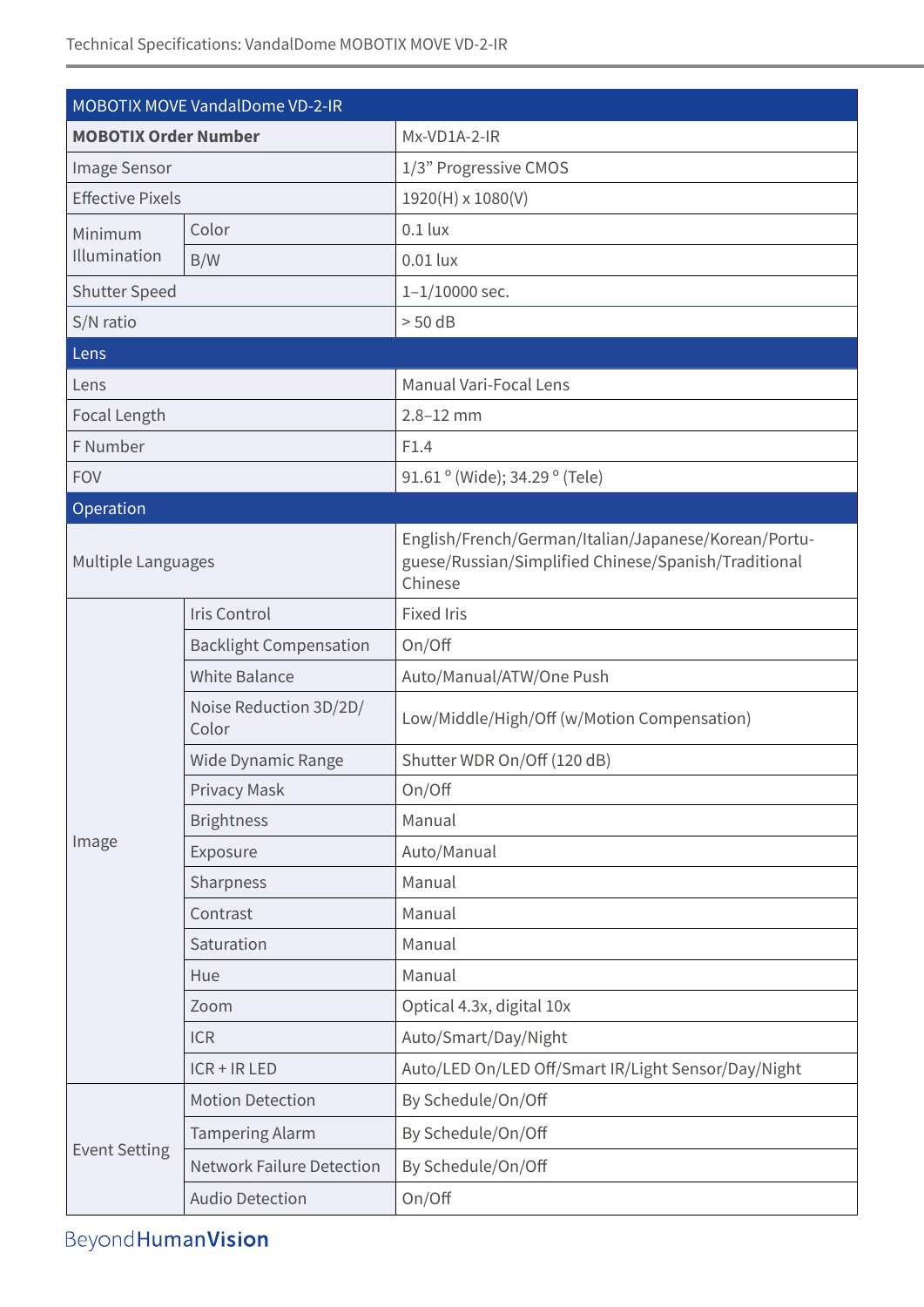

| <b>Network</b>                 |                         |                                                                                                                                                                                |  |  |
|--------------------------------|-------------------------|--------------------------------------------------------------------------------------------------------------------------------------------------------------------------------|--|--|
| Interface                      |                         | RJ45, 10/100 Mbps Ethernet                                                                                                                                                     |  |  |
| Video Compression              |                         | H.264 (MPEG-4 Part 10/AVC)/MJPEG                                                                                                                                               |  |  |
| Video Streaming                | <b>Quad Streams</b>     | 2M @25/30 fps + SVGA @25/30 fps<br>1080p @25/30 fps + D1 @25/30 fps<br>H.264 1080p @25/30 fps + H.264 SVGA@15 fps + H.264<br>CIF@15 fps + H.264 CIF@15 fps                     |  |  |
| <b>Video Resolution</b>        | H.264                   | Full HD 1080P/SXGA/HD 720P/XGA/SVGA/D1/VGA/CIF                                                                                                                                 |  |  |
|                                | <b>MJPEG</b>            | Full HD 1080P/SXGA/HD 720P/XGA/SVGA/D1/VGA/CIF                                                                                                                                 |  |  |
| Protocol                       |                         | IPv4/v6, TCP/IP, UDP, RTP, RTSP, HTTP, HTTPS, ICMP, FTP,<br>SMTP, DHCP, PPPoE, UPnP, IGMP, SNMP, QoS, ONVIF                                                                    |  |  |
| Security                       |                         | HTTPS/IP Filter/IEEE 802.1X                                                                                                                                                    |  |  |
| <b>Event Notification</b>      |                         | HTTP/FTP/SMTP                                                                                                                                                                  |  |  |
| SD Card                        |                         | 64 GB microSD (SDHC/SDXC) card support                                                                                                                                         |  |  |
| <b>Supported Browsers</b>      |                         | Microsoft Internet Explorer 10 or higher, Google Chrome,<br>Mozilla Firefox, Apple Safari; (Internet Explorer 10 or high-<br>er with ActiveX recommended for best performance) |  |  |
| <b>User Account</b>            |                         | 20                                                                                                                                                                             |  |  |
| Password Levels                |                         | User and Administrator                                                                                                                                                         |  |  |
| Mechanical                     |                         |                                                                                                                                                                                |  |  |
|                                | <b>Working Distance</b> | Up to 25 m                                                                                                                                                                     |  |  |
| <b>Built-in IR Illuminator</b> | Wavelength              | 850 nm                                                                                                                                                                         |  |  |
|                                | Number of LEDs          | 8                                                                                                                                                                              |  |  |
| <b>LED Indicator</b>           |                         | Power/ACT                                                                                                                                                                      |  |  |
| Connectors                     | Ethernet                | <b>RJ45</b>                                                                                                                                                                    |  |  |
| General                        |                         |                                                                                                                                                                                |  |  |
| Start-Up Temperature           |                         | $-20$ °C-60 °C (-4 °F-140 °F)                                                                                                                                                  |  |  |
| <b>Operating Temperature</b>   |                         | $-30$ °C-60 °C (-22 °F-140 °F)                                                                                                                                                 |  |  |
| Humidity                       |                         | 10 %-90 %, no condensation                                                                                                                                                     |  |  |
| <b>Protection Class</b>        |                         | IP66, Full IK10                                                                                                                                                                |  |  |
| Dimension                      |                         | ø 133.8 x 117.4 mm (ø 5.2 x 4.6 in.)                                                                                                                                           |  |  |

## **MOBOTIX MOVG**